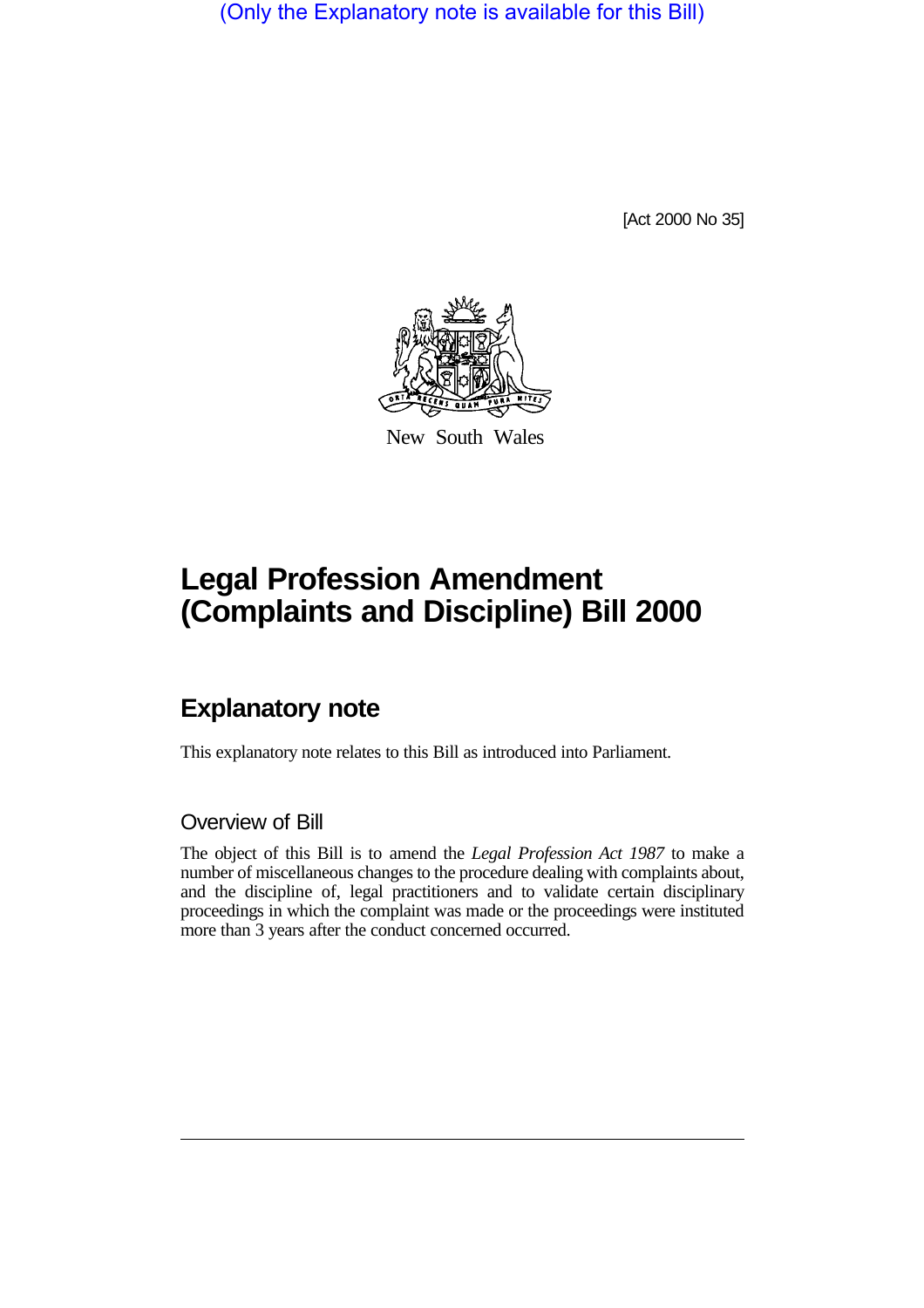Legal Profession Amendment (Complaints and Discipline) Bill 2000 [Act 2000 No 35]

Explanatory note

#### Outline of provisions

**Clause 1** sets out the name (also called the short title) of the proposed Act.

**Clause 2** provides for the commencement of the proposed Act on a day or days to be appointed by proclamation.

**Clause 3** is a formal provision giving effect to the amendments to the *Legal Profession Act 1987* set out in Schedules 1 and 2.

#### **Schedule 1 Principal amendments**

**Schedule 1 [1]** replaces Division 3 of Part 10 of the Act with respect to complaints about legal practitioners and the role of the Bar Council or Law Society Council (a "Council") or the Legal Services Commissioner (the "Commissioner"). The principal changes made are as follows:

- (a) Complaints made by a Council or the Commissioner are also subjected to the requirement that the complaint cannot be made more than 3 years after the alleged conduct concerned occurred unless the Council or the Commissioner (as the case requires) is satisfied that it is just and fair to do so having regard to the reasons for the delay or it is in the public interest (in the case of an allegation of professional misconduct).
- (b) Provision is made for a complainant to withdraw a complaint (but without affecting the right of a Council or the Commissioner to pursue an investigation in an appropriate case or the making of further complaints about the matter).
- (c) The Commissioner is authorised to refer a complaint to a Council even though it is referred more than 21 days after the complaint is made or the Commissioner has commenced to investigate it.

**Schedule 1 [2]** inserts a broad definition of the nature of mediation that may be undertaken in respect of complaints that deal with consumer disputes.

**Schedule 1 [3]** enables the Commissioner, with the consent of a Council, to refer a complaint to the Council after the completion of an investigation or after the institution of proceedings in the Administrative Decisions Tribunal.

**Schedule 1 [4]** authorises the Commissioner or a Council to dismiss a complaint at any time if it is the public interest to do so (for example, in cases where the practitioner has retired from practice or is prevented from practising or is subject to another complaint about the same conduct).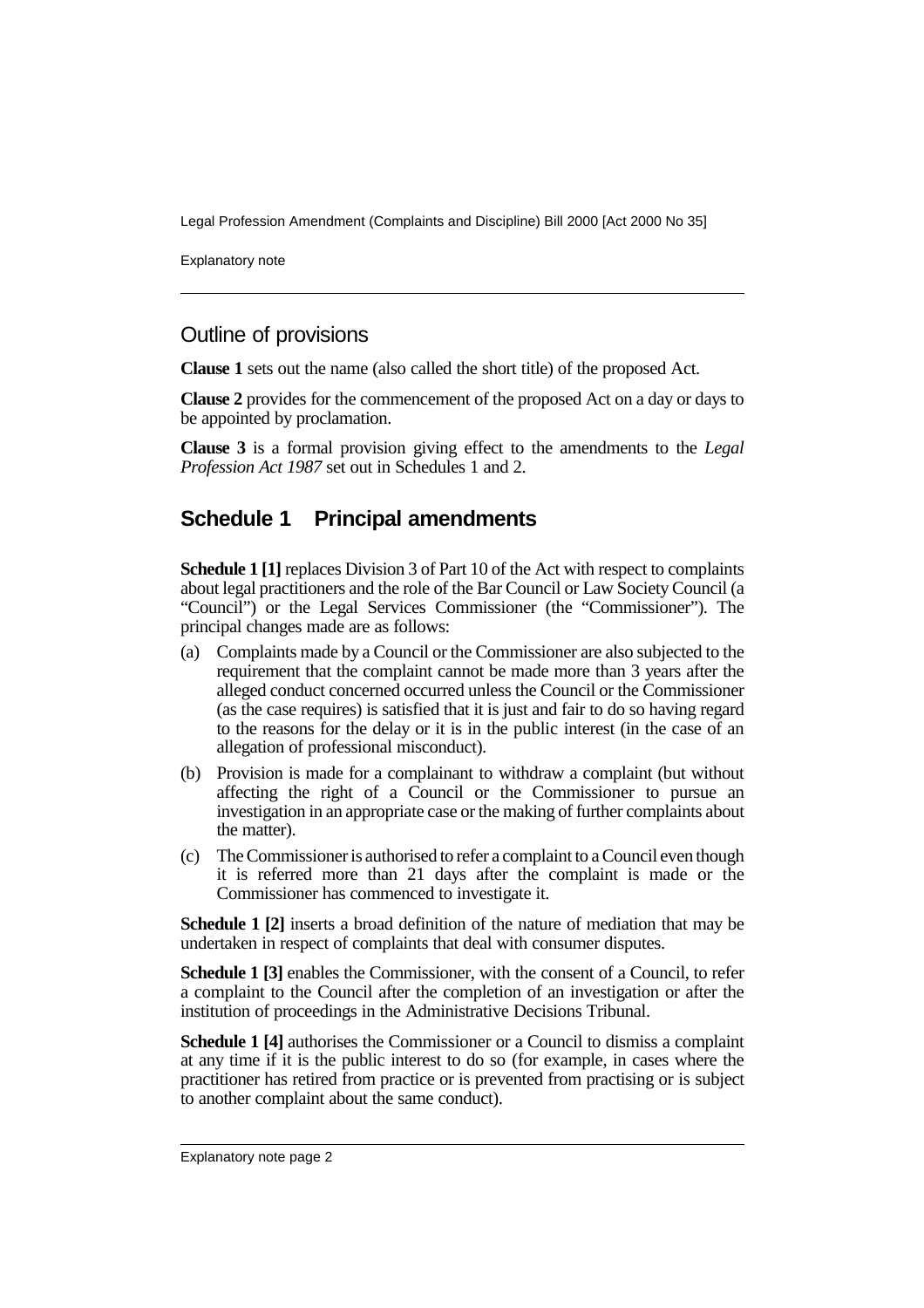Legal Profession Amendment (Complaints and Discipline) Bill 2000 [Act 2000 No 35]

Explanatory note

**Schedule 1 [5]** ensures that the Commissioner has the same powers when reviewing a complaint investigated by a Council as the Commissioner has when investigating a complaint (for example, powers with respect to obtaining information from legal practitioners).

**Schedule 1 [6]** and **[7]** provide that the Commissioner may, after completing a review of a complaint investigated by a Council, refer the matter to mediation or reprimand the legal practitioner. At present the Commissioner is required to refer the matter back to the Council if the complaint is to be mediated.

**Schedule 1 [8]** ensures that the Administrative Decisions Tribunal may vary the information laid against a legal practitioner to include an additional allegation even though the conduct concerned occurred more than 3 years before the variation.

**Schedule 1 [9]** enables the Commissioner or a Council to be replaced as the informant in proceedings before the Administrative Decisions Tribunal if a complaint is transferred between the Commissioner and the Council after the information is laid.

**Schedule 1 [10]** authorises the Commissioner or a Council to publicise, without incurring liability, the name and other identifying particulars of a practitioner whose practising certificate has been suspended, cancelled or refused or who has been removed from the roll of legal practitioners.

**Schedule 1 [11]** enables savings and transitional regulations to be made consequent on the enactment of the proposed Act.

**Schedule 1 [12]** contains a validation and particular transitional provisions. The validation results from the decision of the High Court in *Barwick v The Law Society of New South Wales* on 3 February 2000. The Court decided, despite the past practice of the Law Society Council and the decision of the NSW Court of Appeal, that a complaint against a legal practitioner initiated by the Council was subject to section 138 of the Act ( i.e. that complaints could not be made more than 3 years after the alleged conduct unless the Commissioner determines it is fair and reasonable or in the public interest). In addition, the Court decided that the limitation applied when the Administrative Decisions Tribunal, on the application of the Council, seeks to change the allegations contained in an information laid before the Tribunal to add additional allegations of misconduct. The Schedule validates past decisions with respect to complaints and disciplinary proceedings against legal practitioners concerning conduct occurring before that 3-year period.